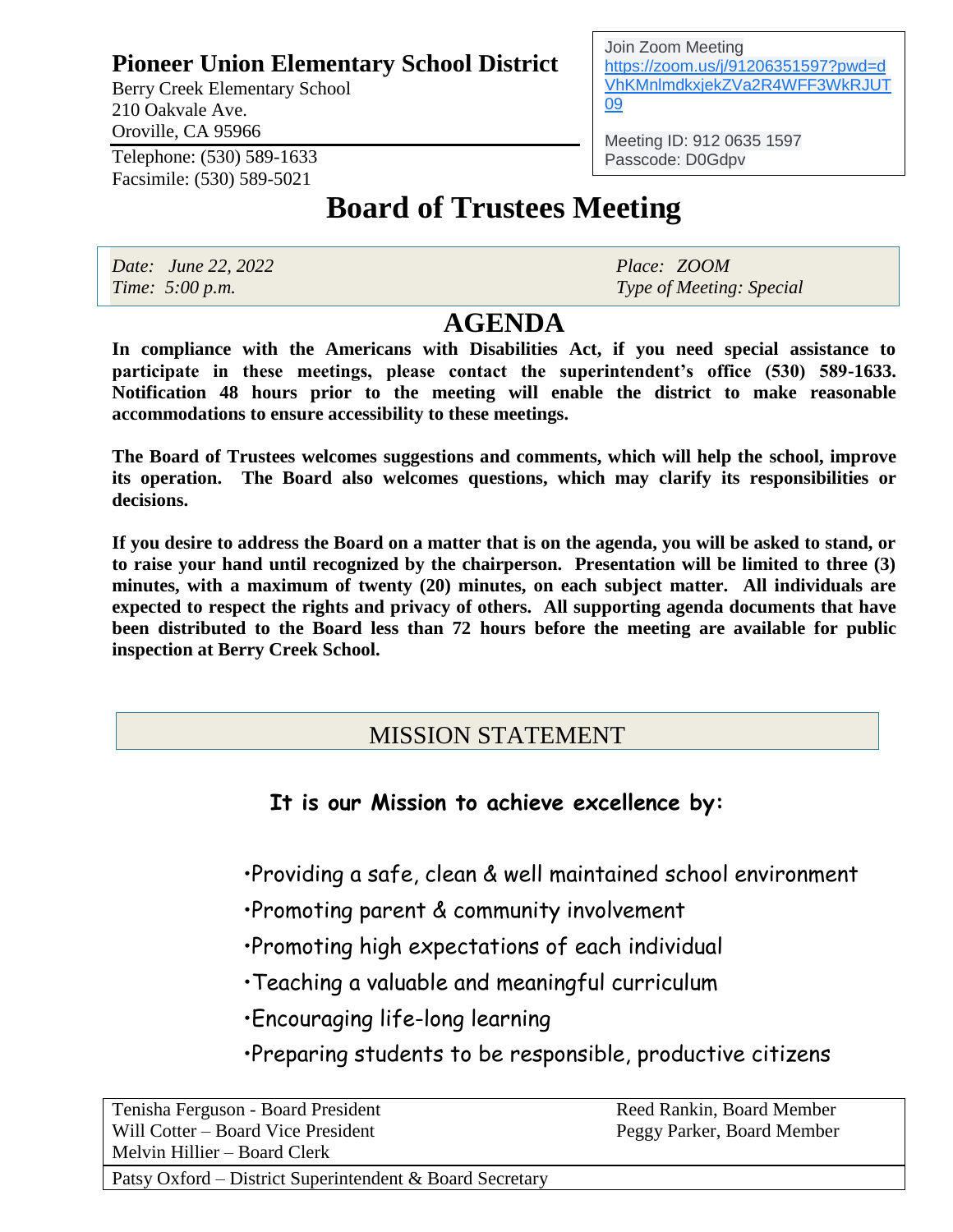#### 1.0 **PRELIMINARY:**

|     |            | () Call to Order – Time $\frac{1}{\sqrt{1-\frac{1}{2}}}\left  \int_{-\infty}^{\infty}$ |                                                                                                                                                                     |      |                                                                                                                                              |  |  |
|-----|------------|----------------------------------------------------------------------------------------|---------------------------------------------------------------------------------------------------------------------------------------------------------------------|------|----------------------------------------------------------------------------------------------------------------------------------------------|--|--|
|     | Roll Call: |                                                                                        | Tenisha Ferguson, President<br>Will Cotter, Vice-President<br>Melvin Hillier, Clerk<br>Peggy Parker, Member<br>Reed Rankin, Member<br>Patsy Oxford, Board Secretary |      | <b>PRESENT</b><br>$\left( \right)$<br>$\left( \ \right)$<br>$\left( \right)$<br>$\left( \ \right)$<br>$\left( \ \right)$<br>$\left( \right)$ |  |  |
| 2.0 |            | <b>BOARD ITEMS:</b>                                                                    |                                                                                                                                                                     |      |                                                                                                                                              |  |  |
|     |            | 2.1 Adoption of Agenda<br>Motion                                                       | Second                                                                                                                                                              | Vote | <b>ACTION</b><br>Exhibit 2.1                                                                                                                 |  |  |
|     |            | 2.2 Approval of Minutes of June 15, 2022 Regular<br><b>Board Meeting</b>               |                                                                                                                                                                     |      | <b>ACTION</b><br>Exhibit 2.2                                                                                                                 |  |  |
|     |            | Motion                                                                                 | Second                                                                                                                                                              | Vote |                                                                                                                                              |  |  |
| 3.0 |            | FINANCE/BUSINESS ACTION AND DISCUSSION ITEMS:                                          |                                                                                                                                                                     |      |                                                                                                                                              |  |  |
|     | 3.1        | Review and approve the 2022/23 PUESD<br><b>Original Budget</b>                         |                                                                                                                                                                     |      | <b>ACTION</b><br>Exhibit 3.1                                                                                                                 |  |  |
|     |            | Motion                                                                                 | Second                                                                                                                                                              | Vote |                                                                                                                                              |  |  |
|     | 3.2        | Review and approve the 2022/23 Local Control<br><b>Accountability Plan</b>             |                                                                                                                                                                     |      | <b>ACTION</b><br>Exhibit 3.2                                                                                                                 |  |  |
|     |            | Motion                                                                                 | Second                                                                                                                                                              | Vote |                                                                                                                                              |  |  |
|     | 3.3        | Review and approve agreement between owner and contractor.                             |                                                                                                                                                                     |      | <b>ACTION</b><br>Exhibit 3.3                                                                                                                 |  |  |
|     |            | Motion                                                                                 | Second                                                                                                                                                              | Vote |                                                                                                                                              |  |  |